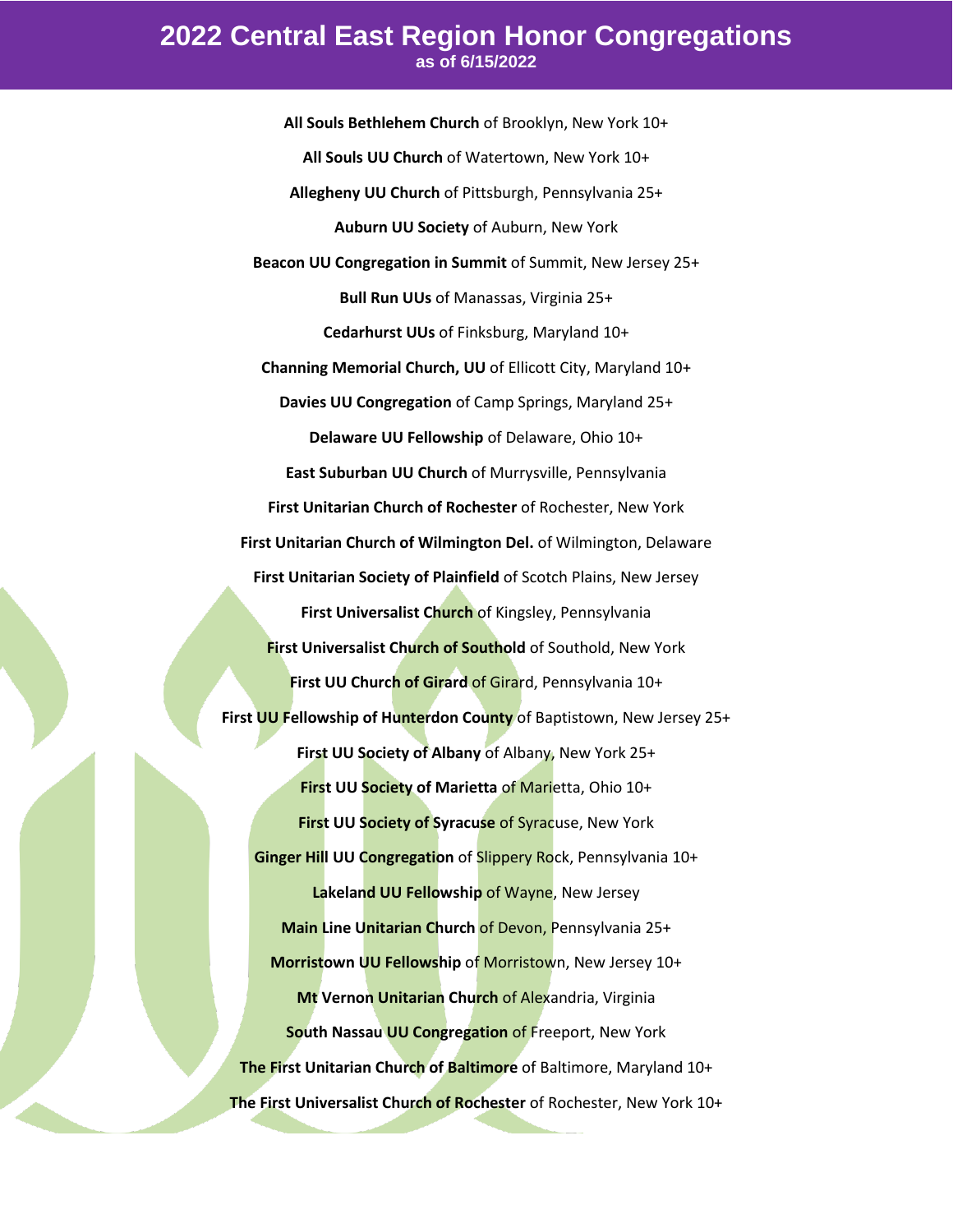## **2022 Central East Region Honor Congregations as of 6/15/2022**

**The Unitarian Society A UU Congregation** of East Brunswick, New Jersey 10+ **The UU Congregation at Montclair** of Montclair, New Jersey 10+ **The UU Congregation of York** of York, Pennsylvania **Unitarian Church of Staten Island** of Staten Island, New York 25+ **Unitarian Congregation of West Chester** of West Chester, Pennsylvania 25+ **Unitarian Universalist Congregation of Rockland** of Pomona, New York 25+ **Unitarian Universalist Congregation of Sterling** of Sterling, Virginia 10+ **Unitarian Universalists of Mt. Airy** of Philadelphia, Pennsylvania 25+ **Upper Delaware UU Fellowship** of Narrowsburg, New York 10+ **UU Church at Washington Crossing** of Titusville, New Jersey 25+ **UU Church in Cherry Hill** of Cherry Hill, New Jersey **UU Church in Reston** of Reston, Virginia 10+ **UU Church of Annapolis** of Annapolis, Maryland **UU Church of Athens and Sheshequin** of Athens, Pennsylvania **UU Church of Blanchard Valley** of Findlay, Ohio 10+ **UU Church of Canandaigua** of Canandaigua, New York 25+ **UU Church of Delaware County** of Media, Pennsylvania 10+ **UU Church of East Aurora** of East Aurora, New York 10+ **UU Church of Hagerstown** of Hagerstown, Maryland 10+ **UU Church of Hamburg** of Hamburg, New York **UU Church of Kent** of Kent, Ohio **UU Church of Loudoun** of Leesburg, Virginia 25+ **UU Church of Utica** of Utica, New York **UU Congregation at Rock Tavern** of Washingtonville, New York 25+ **UU Congregation at Shelter Rock** of Manhasset, New York 25+ **UU Congregation in Stamford** of Stamford, Connecticut **UU Congregation of Binghamton** of Binghamton, New York 25+ **UU Congregation of Central Nassau** of Garden City, New York **UU Congregation of Danbury** of Danbury, Connecticut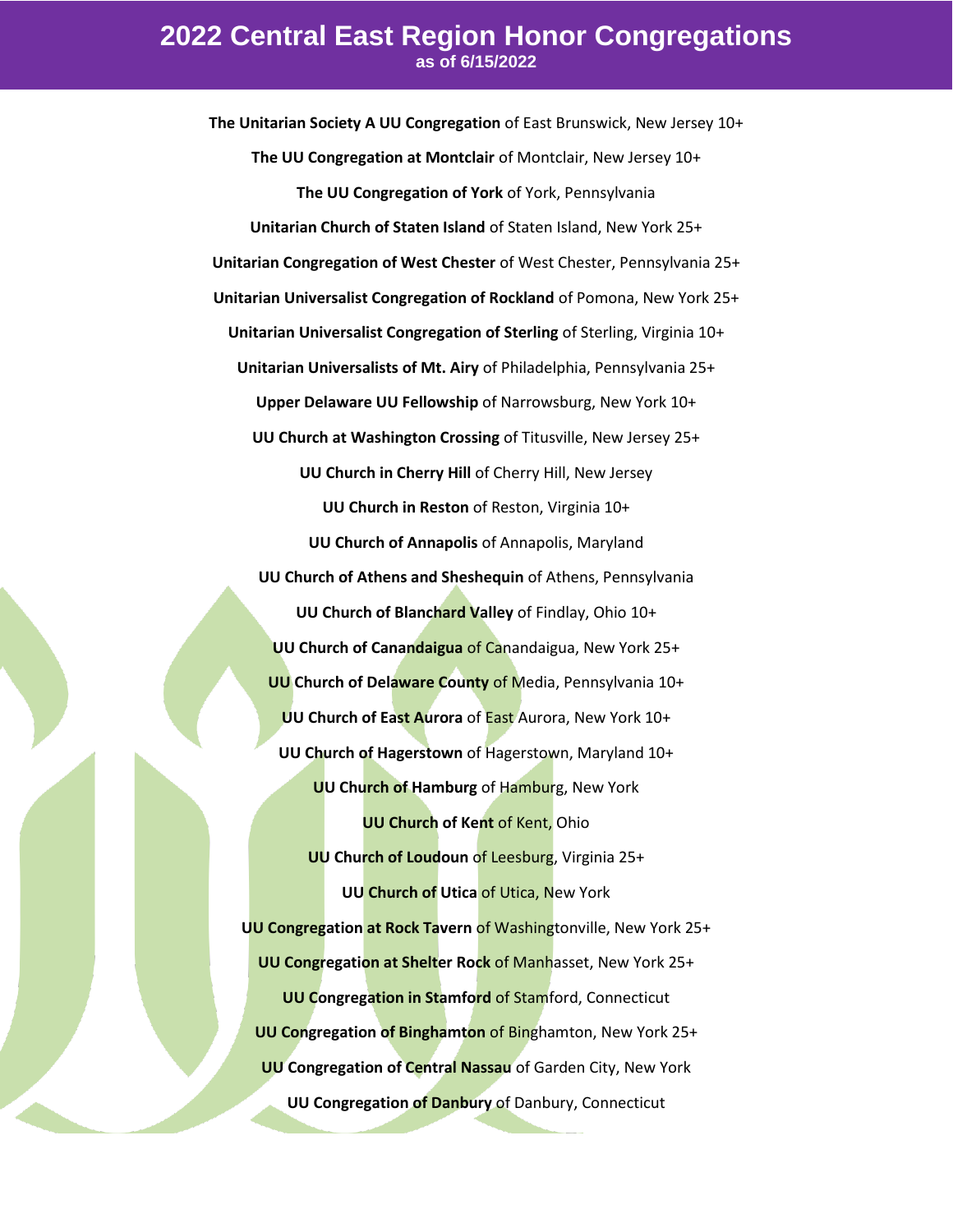**UU Congregation of Erie** of Erie, Pennsylvania **UU Congregation of Glens Falls** of Glens Falls, New York **UU Congregation of Greater Canton** of Canton, Ohio **UU Congregation of Jamestown NY** of Jamestown, New York 10+ **UU Congregation of Monmouth County** of Lincroft, New Jersey 25+ **UU Congregation of Northern Chautauqua** of Fredonia, New York 25+ **UU Congregation of Princeton** of Princeton, New Jersey 25+ **UU Congregation of Smithton** of Smithton, Pennsylvania 10+ **UU Congregation of Somerset Hills** of Somerville, New Jersey 10+ **UU Congregation of the Catskills** of Kingston, New York 25+ **UU Congregation of the Chesapeake** of Barstow, Maryland **UU Congregation of the Ohio Valley** of Bellaire, Ohio 25+ **UU Congregation of The South Fork Inc.** of Bridgehampton, New York 25+ **UU Congregation of the South Jersey Shore** of Pomona, New Jersey 10+ **UU Congregation of Wyoming Valley** of Wilkes-Barre, Pennsylvania **UU Fellowship at Stony Brook** of East Setauket, New York 25+ **UU Fellowship Ligonier Valley of Ligonier, Pennsylvania UU Fellowship of Athens (Ohio)** of Athens, Ohio 10+ **UU Fellowship of Big Flats** of Big Flats, New York **UU Fellowship of Chautauqua** of Chautauqua, New York 25+ **UU Fellowship of Greater Cumberland** of Cumberland, Maryland 25+ **UU Fellowship of Harford County** of Churchville, Maryland 25+ **UU Fellowship of Huntington** of Huntington, New York 25+ **UU Fellowship of Lower Bucks** of Langhorne, Pennsylvania **UU Fellowship of Newark Inc** of Newark, Delaware **UU Fellowship of Northern Westchester** of Mount Kisco, New York 10+ **UU Fellowship of Pottstown** Pennsylvania **UU Fellowship of Poughkeepsie** of Poughkeepsie, New York 10+ **UU Fellowship of Sussex County** of Newton, New Jersey